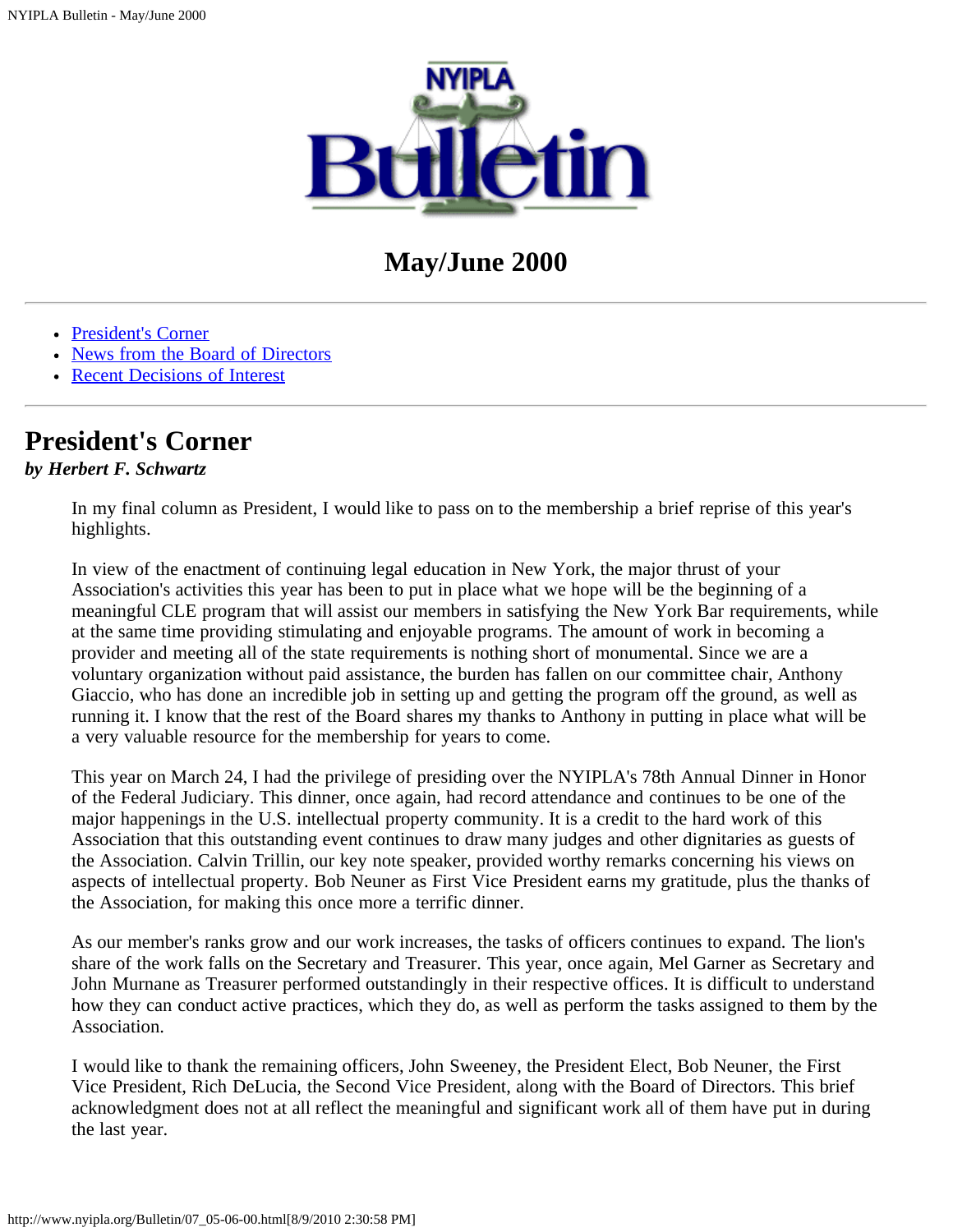I have enjoyed the opportunity to serve as President this past year. I look forward to helping John and the remainder of the Board in the future.

## <span id="page-1-0"></span>**News from the Board of Directors**

#### *By Melvin C. Garner*

The Board of Directors met at the New York Yacht Club on Tuesday, April 11, 2000. President Herbert Schwartz presided. Rochelle K. Seide, Chair of the Public Information and Education Committee, Morgan Sullivan Walsh of the Internet Committee and Catherine Clayton of BatNetOne attended the meeting at the invitation of the Board.

The minutes of the Board Meeting of March 14, 2000 were presented to the Board. There being no corrections, the minutes were adopted. John Murnane presented the Treasurer's Report of April 11, 2000. He stated that the Association's finances are in good shape. However, the Profit and Loss Statement shows a net of expenses over income in the last month, in the amount of \$46,000, due to payments made with respect to expenses for the Judges Dinner. The total assets of the Association as of April 10, 2000 were \$529,000, of which \$450,000 was in the checking account.

Mr. Murnane also reported that there was an audit underway of the Association's books. Apparently, the audit was triggered because the Association changed its name several years ago, and its tax returns were being submitted under the new name. As a result, the auditor had requested the files of the Secretary and the Treasurer.

Mr. Murnane reported that the profit for the Judge's Dinner to the Association was likely to be between \$40,000-\$50,000. While the Association had raised the price for the tickets to the event, the expenses also rose, so the profit was comparable to last year's. On motion, and second, the Treasurer's Report was adopted.

Mr. Schwartz gave the President's Report. He indicated that the Association would dispense with the May Board meeting in favor of the Annual Meeting to be held on May 17th. As of the meeting, the number of members scheduled to attend the Judge's Dinner was 80 higher than last year at the same time. The speaker for the Judge's Dinner is receiving a fee of \$15,000, which is about half the normal fee this speaker normally receives.

John Sweeney reported that the Association would be a sponsor of the ABA Reception to be held on July 8th at 666 Fifth Avenue - Top of the Tower Restaurant. The \$5,000 contribution of the Association for the event was confirmed.

Mr. Sweeney reported that there had been a suggestion that the Association use name tags for those attending the Judge's Dinner. It was also reported that the TV reception in the satellite rooms was not particularly good, and some effort should be made to correct that.

Richard DeLucia reported that the Notices for the Annual Dinner had gone out and that a second mailing would be sent out to keep attendance up. Todd Dickinson, Commissioner of Patents and Trademarks, will be the speaker. His speech will be worth one-half of a CLE credit.

Ms. Seide discussed the Inventor of the Year Award and the Conner Writing Competition. The writing competition papers were briefly discussed and it was decided that members of the Board could vote for a paper by an e-mail to Ms. Seide. The candidates for Inventor of the Year were also discussed, and it was decided that Board members could e-mail Ms. Seide with their votes for that position also.

Mr. Schwartz distributed a proposal for having BatNetOne take over the roll of the web site. A brief discussion of the proposal was held, led by Catherine Clayton of BatNetOne and Morgan Sullivan-Walsh of the Internet Committee. They reported that the Association's site would be an access point to other sites,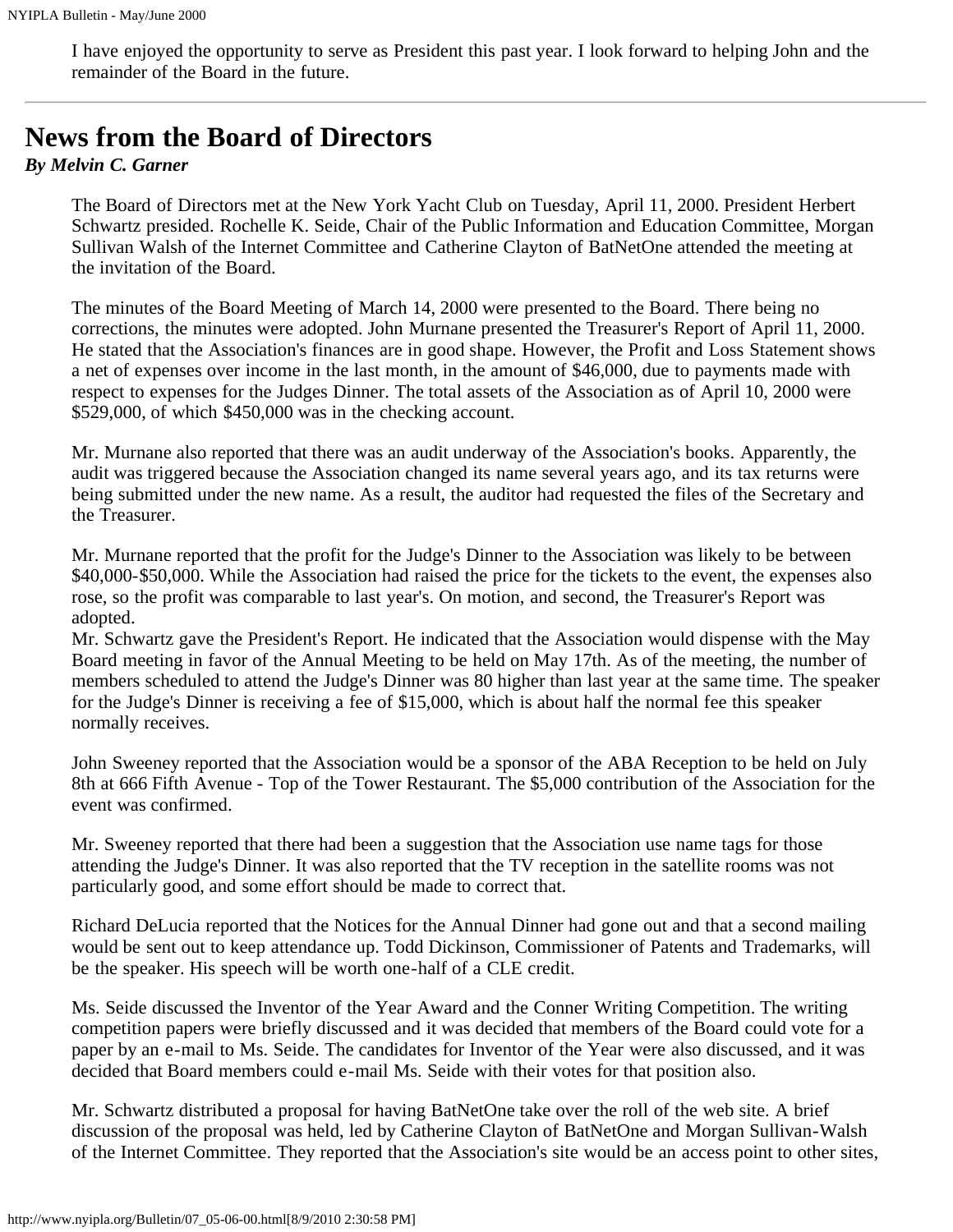such as the USPTO site. Further, the idea was that the site would be tool for members. One of the first efforts would be to eliminate outdated information and to place current information on the site. This would include a directory of members, including e-mail addresses. Further, this site could provide the answers to frequently asked questions providing simple advice. In this connection, there would be no free publicity to particular members of the Association on the site.

Another aspect of the site would be to allow members to pay for events and their dues by credit card. There would also be a special member area that would be accessible by a password. Further, the site would be searchable and would include a chat area and a bulletin board area. The estimate is that the total costs for site design would be approximately \$41,000. The cost of operating the site would be approximately \$45,000 per year. A discussion was held as to whether or not part of this expense could be offset by e-mailing member of the Association four times a year as opposed to mailing material to the members. A hosting service would cost approximately \$9,000 per year. Charles Baker suggested that the site also include committee pages. It was decided to table further consideration until the next fiscal year due to the expense involved.

There being no further business, the meeting adjourned.

## <span id="page-2-0"></span>**Recent Decisions of Interest**

*By Thomas A. O'Rourke*

Means Plus Function Under 35 U.S.C. § 112, ¶ 6

In *IMS Technology, Inc. v. Haas Automation, Inc.*, No. 99-1019 (Fed. Cir. Mar. 27, 2000), the Federal Circuit addressed the issue what constitutes an equivalent structure when analyzing infringement under 35 U.S.C. § 112, ¶ 6. The IMS patent was directed to numerical control of a machine tool, such as for example, a milling machine. The claimed program may be stored in an alterable memory such as RAM. or permanently on a tape cassette. The district court granted Haas's motion for summary judgment of noninfringement. On appeal, the Federal Circuit focused on two terms in claims 1 and 7 of the patent in suit: "interface means" and "data block." The district court had deemed the term "interface means" as a means-plus-function limitation under 35 U.S.C. § 112, ¶ 6. Relying on the specification, the district court concluded that the corresponding structure for this limitation included a tape cassette transport. The district court held that Haas's floppy disk drive was not an equivalent structure and therefore there was no infringement of this limitation. As to the claimed "data block" feature, the district court held that this term limited to the specific features described in the patent.

The Federal Circuit vacated and concluded that the district court erred in its claim construction. On the infringement issue, the Federal Circuit also rejected the district court's infringement analysis. The Federal Circuit cautioned that a rigid comparison of physical structures to determine equivalence under section 112, ¶ 6 may be inappropriate and stressed that although the statute requires two structures to be equivalent, it does not require them to be "structurally equivalent." The Court also stressed that the test for equivalence under section 112, ¶ 6 is "closely related" to the test for equivalence under the doctrine of equivalents, and therefore, the district court should consider the "context of the invention" when performing a section 112, ¶ 6 equivalence analysis as it does in a doctrine of equivalence analysis. The CAFC recognized that, in certain instances, the analysis of the insubstantiality of the differences in the context of the invention may result in a finding of equivalence under section 112, ¶ 6 even though the structures are arguably not equivalent structures in other contexts. The Federal Circuit applied these principles and concluded that there were issues of fact whether the physical differences between a floppy disk and a tape cassette transport are substantial in light of the role played by the "interface means" in the claimed invention.

Inequitable Conduct from Translation of Foreign Documents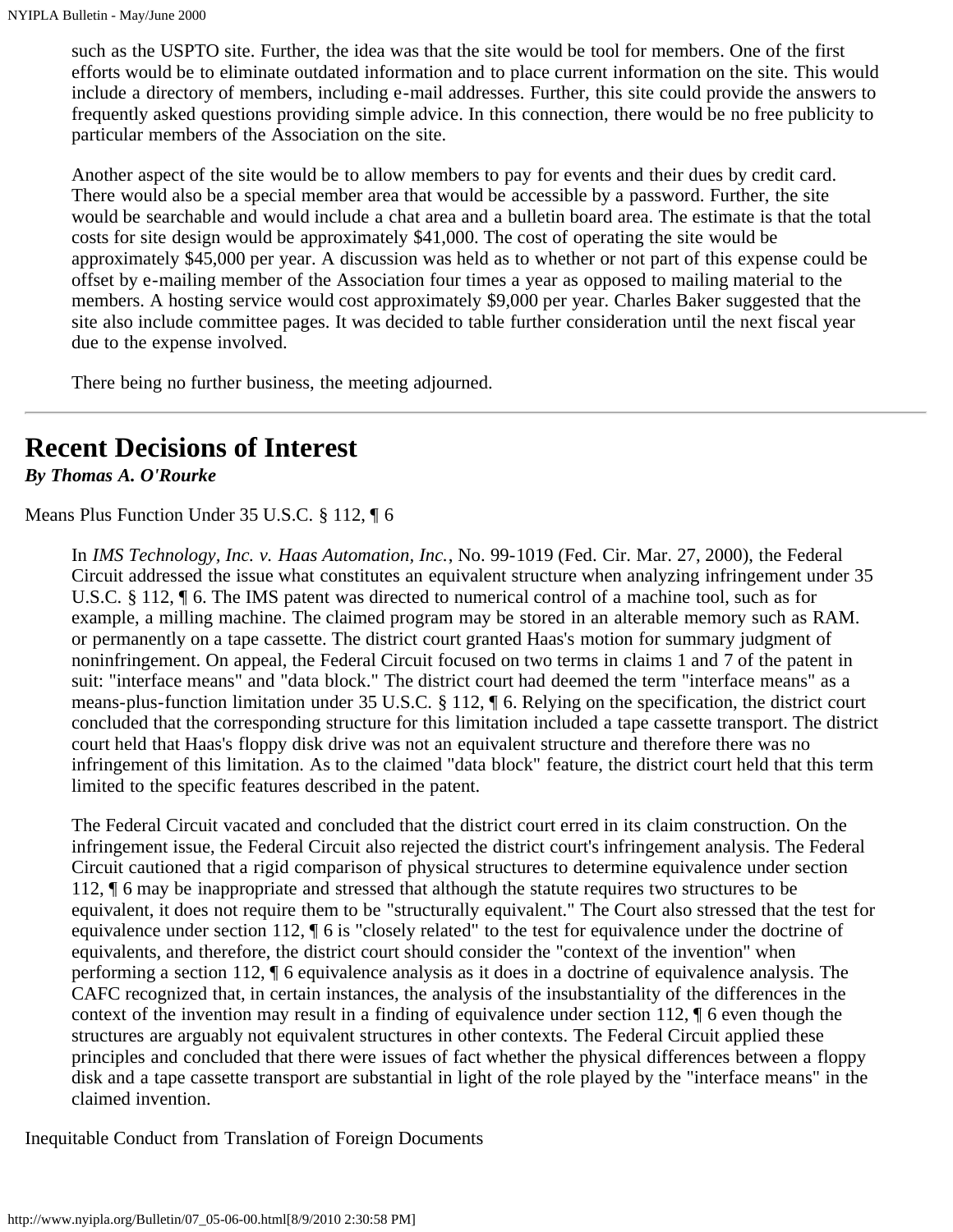In *Semiconductor Energy Laboratory Co. v. Samsung Electronics Co.*, No. 98-1377 (Fed. Cir. Mar. 2, 2000), the Federal Circuit affirmed the district court's ruling that the patent in suit was unenforceable for inequitable conduct and affirmed the district court's grant of summary judgment. The inequitable conduct arose from an information disclosure statement for the patent, in which plaintiff submitted ninety references for consideration by the Examiner. One of the references was a published Japanese assigned to Canon. Rather than submitting a full translation of the Canon reference, the inventor submitted only a partial translation along with a short statement characterizing the Canon reference.

The Federal Circuit found no error in the district court's conclusion that the Canon reference was material since the untranslated portions of the reference contained a more complete combination of the claim elements in the patent and that the Canon reference established a prima facie case of obviousness in combination with other prior art of record. The Federal Circuit also found no error in the district court's finding of intent. Addressing 37 C.F.R. § 98 and Manual of Patent Examining Procedure § 609A(3), the Federal Circuit explained that Rule 98 is not a license for concealing material portions of a prior art reference. Furthermore, the Court found that while MPEP § 609A(3) allows the applicant some discretion in how it phrases a concise explanation, it does not authorize the applicant to intentionally omit key teachings of the reference. The CAFC rejected plaintiff's contention that it did not withhold the Canon reference since it submitted the full untranslated version of the reference. The Federal Circuit noted that there is no presumption that the Examiner will understand foreign languages or that the Examiner will request a costly translation, particularly where the Applicant gave the Examiner with the impression in the explanation of the Canon reference that there was no need for any further translation. The duty of candor requires that an Applicant refrain from submitting partial translations and concise explanations that it knows will misdirect the Examiner's attention from the reference's relevant teaching. Normally there is a presumption of consideration that arises when the Examiner has initialed the Form PTO-1449 listing next to a reference. The presumption of consideration in this instance is limited to the partial translation and the statement rather than to the underlying reference itself.

### Written Description Defense

In *Union Oil Co. of California v. Atlantic Richfield Co.*, No. 99-1066 (Fed. Cir. Mar. 29, 2000), the Federal Circuit affirmed a district court's denial of the defendant's motion for judgment as a matter of law ("JMOL") concerning anticipation and written description defenses under § 112. A jury had found that Union Oil's patent was not invalid and was willfully infringed. The district court held that the patent was not unenforceable for inequitable conduct. Atlantic Richfield's motion for JMOL was rejected by the district court. Atlantic Richfield appealed. In construing the claims which were directed to a fuel, the district court limited the scope of the claims to fuels regularly used in automobiles and excluded from the scope of the claims other types of fuels such as aviation fuels or racing fuels.

The Federal Circuit affirmed this construction relying on the plain words of the claims and the specification's references to ordinary passenger automobiles. The Federal Circuit affirmed holding that substantial evidence supported the jury's finding that the prior art aviation and racing fuels were not anticipatory because they lacked the limitations of being restricted to standard passenger automobiles. Atlantic Richfield also contended that the claims in suit were invalid because the specification failed to comply with the written description requirement of 35 U.S.C. § 112. The Federal Circuit affirmed holding that substantial evidence supported the jury's finding of validity. Specifically, the Federal Circuit concluded that the specification taught one skilled in the art that the patentees were in possession of the claimed fuels at the time of the filing of the application. The CAFC rejected Atlantic Richfield's contention that the specification does not teach the exact chemical composition of each combination falling within the range of the claims. The Federal Circuit held that the fuel combinations were properly expressed as ranges and the specification adequately taught one skilled in the art how to achieve the claimed ranges by altering the relative proportions of the various components. The Federal Circuit concluded that one skilled in the art could derive the claimed ranges from the patent's disclosure without specifying the chemical components of each combination.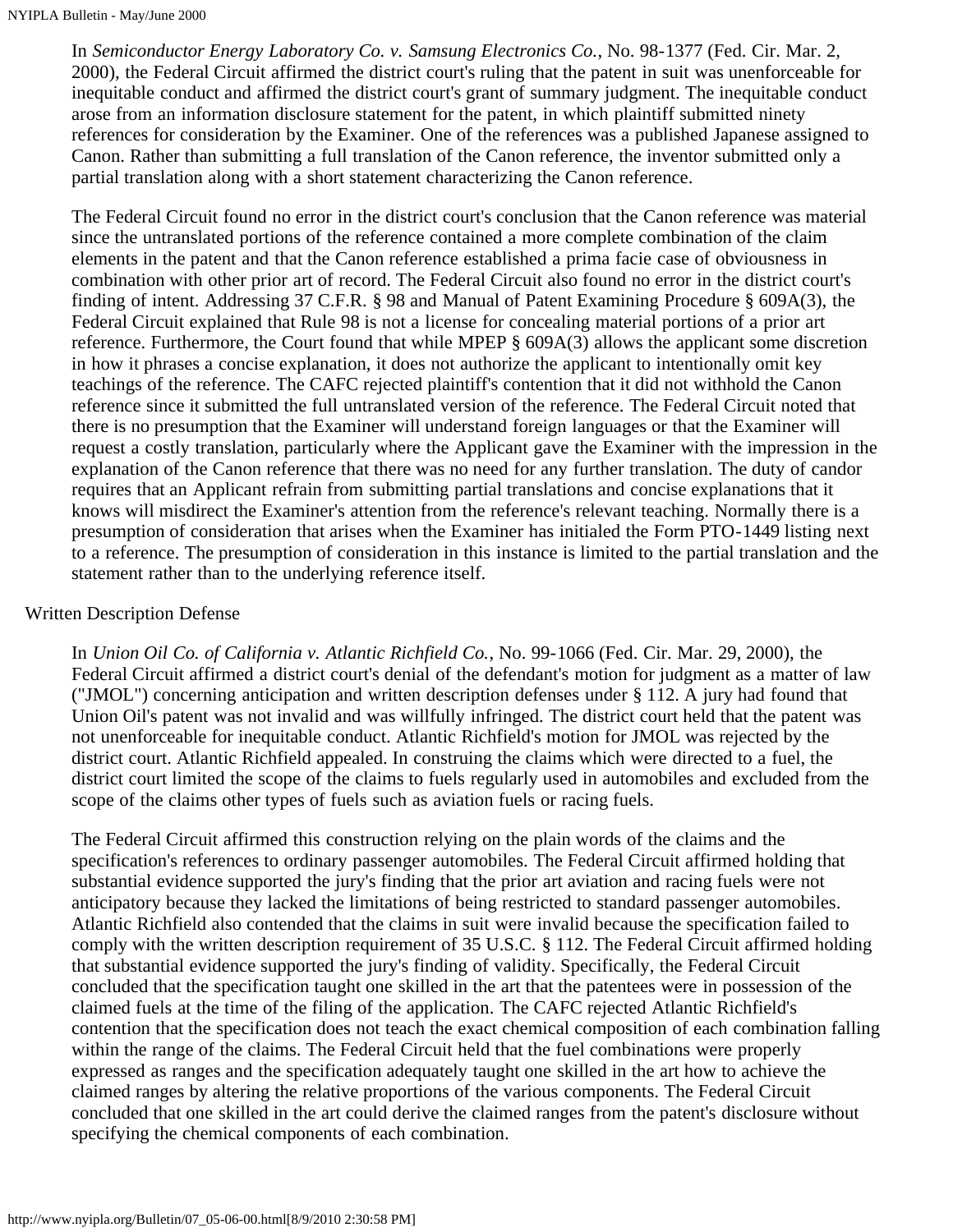### Claim Construction

In *Zodiak Pool Care, Inc. v. Hoffinger Industries, Inc*., No. 99-1224 (Fed. Cir. Mar. 24, 2000), the Federal Circuit affirmed a district court's finding of noninfringement either literally or under the doctrine of equivalents. The Federal Circuit also affirmed the district court's judgment denying an award of attorney fees to defendant. Claim 1, the sole independent claim of the patent, recited a pool cleaning system that includes a flexible disc and a stop for preventing upward flexing of a peripheral edge of the disc. The claim describes the stop as being located "above and substantially inward of the peripheral edge." Zodiak contended that the claim should be construed to cover devices, such as Hoffinger's, in which at least a portion of the stop is located inward of the disc periphery and performs the same function. The Federal Circuit, however, held that, in the absence of claim language or prosecution history statements that clearly indicated that only "a portion" of the stop need be within the peripheral edge, the public was entitled to rely on the structural limitations of the claims. With respect to Hoffinger's motion for attorney fees the Federal Circuit concluded that Zodiak had established a good faith basis for the action by hiring an expert and securing an opinion prior to filing the suit.

#### Motion to Dismiss Not Treated as a Motion for Summary Judgment

In *Phonometrics, Inc. v. ITT Sheraton Corp.*, No. 99-1130 (Fed. Cir. Mar. 16, 2000) (nonprecedential decision), the Federal Circuit reversed the district court's order that dismissed Phonometrics's complaint for failure to state a claim and remanded for further proceedings. ITT Sheraton Corp. argued that the district court should not evaluate the dismissal under the liberal pleading standards of Fed. R. Civ. P. 12(b)(6), but instead should treat the dismissal as if it had been a grant of summary judgment because Rule12(b) allows a district court to treat a motion to dismiss as a motion for summary judgment if it considers matters outside the pleadings.

The record in the appeal that ITT relied on include Phonometrics's apparent concessions that the ITT did not infringe the Phonometrics patent in light of the claim construction in *Intellicall, Inc. v. Phonometrics*, 952 F.2d 1384 (Fed. Cir. 1992) and in *Phonometrics, Inc. v. Northern Telecom, Inc.,* 133 F.3d 1459 (Fed. Cir. 1998). The Federal Circuit concluded that the dismissal should not be treated as a grant of summary judgment under Rule 56, because to do so on appeal would deprive Phonometrics of its rights under Rule 56, such as allowing Phonometrics to attempt to defeat the summary judgment motion by serving opposing affidavits or allowing Phonometrics to conduct limited discovery. Since the district court's order only permitted Phonometrics to amend its complaint, the Federal Circuit reversed and remanded for further proceedings.

#### Attorneys' Fees

In a second *Phonometrics* case, *Phonometrics, Inc. v. ECI Telecom Business Networks, Inc*., No. 99-1161 (Fed. Cir. Mar. 16, 2000) (nonprecedential decision), the Federal Circuit vacated an award of attorney fees to defendant, remanded the case for further proceedings, and denied motions for sanctions under Fed. R. App. P. 38. The award of attorney fees was vacated because the district court had considered a nonbinding claim construction in *Intellicall, Inc. v. Phonometrics,* 952 F.2d 1384 (Fed. Cir. 1992) and failed to consider the timing of a binding claim construction in Phonometrics, Inc. v. Northern Telecom, Inc., 133 F.3d 1459 (Fed. Cir. 1998).

The district court reasoned that Phonometrics asserted the only independent claim of the patent in suit based on a claim interpretation that Phonometrics knew was erroneous in view of the decisions in Northern Telecom, Inc., and Intellicall, Inc. Northern Telecom, however, was decided after the present infringement action was filed, The Federal Circuit concluded that the correct claim construction was not before Phonometrics when Phonometrics brought the present suit, and consequently, the district court's conclusion that Phonometrics had knowledge of the proper claim construction, in view of Northern Telecom, Inc., and Intellicall, Inc., was not supported in the record. Thus, the Federal Circuit concluded that an award of attorney fees was not appropriate.